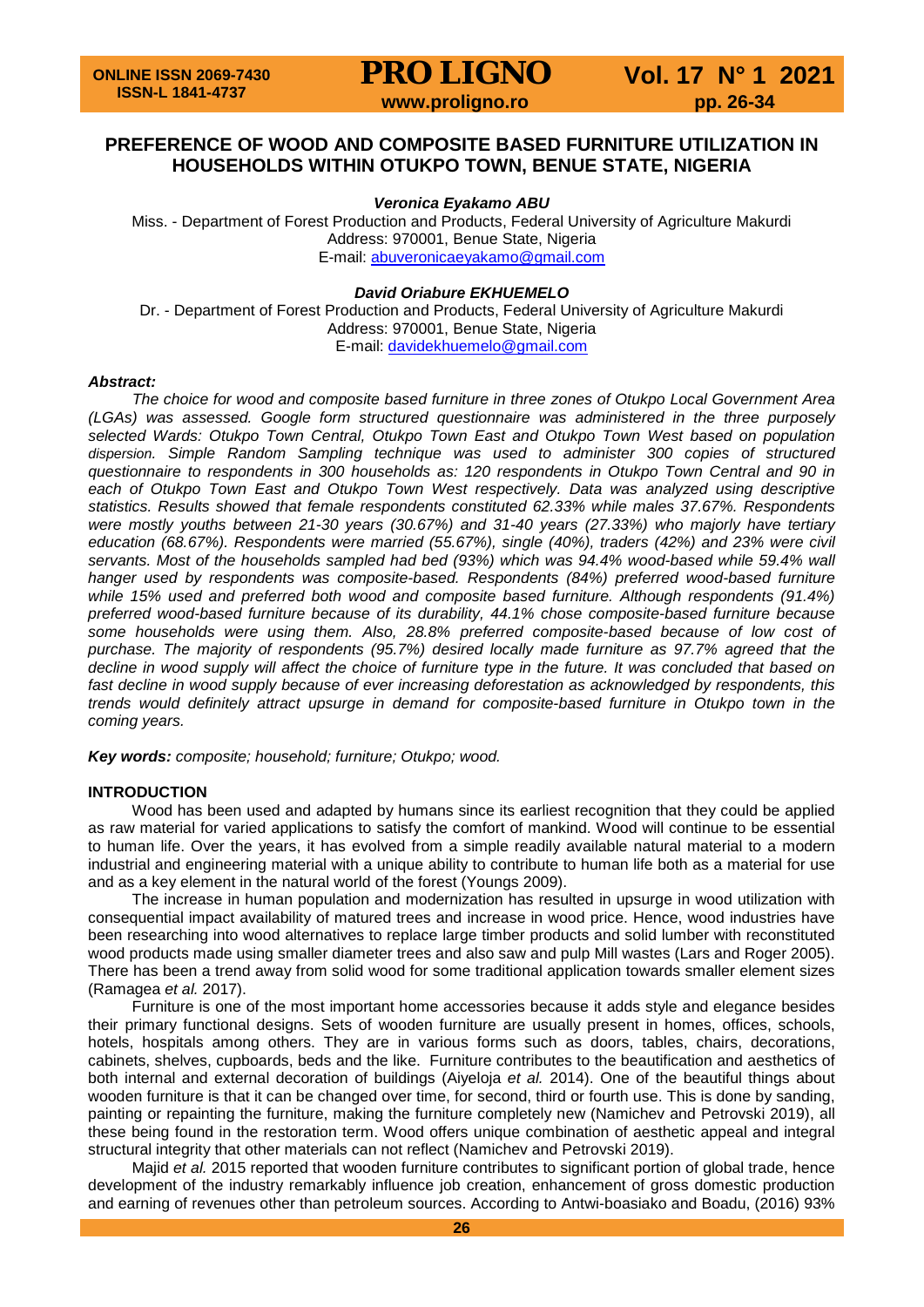of wooden furniture manufacturing companies sold their products on the local market. This gives opportunity to buy locally from specialized Craftsmen across the country thereby supporting local economy (Namichev and Petrovski 2019).

Wooden furniture industries in Nigeria rely on raw materials from local sources (Aiyeloja *et al.* 2014). Unsustainable timber harvesting had been reported in the forest of Nigeria (ITTO 2013; Arowsoge *et al.* 2008). This is a major threat to sustainable supply of raw materials, hence serious forest conservation measures and sustainable management schemes are panacea for continuous existence of wooden furniture industries in Nigeria (Aiyeloja *et al.* 2014).

Generally, a composite is a material made from hybrid of two or more materials with different physical and chemical features. Particularly, wood composite is a product made from technically combining different wood species, tree portions with different characteristics to form a product precisely stronger and more durable than the parent materials (Papadopoulos 2020). The advantages of developing wood composites are to have value addition to use smaller trees, to resourcefully utilize waste wood generated from wood processing, defect wood, to create more uniform components and develop composites that are stronger than the original wood and to produce ingenious composites of different shapes. This is to meet sustainable forest management which involves converting non desirable, hazardous or fire prone material into high value, less expensive environmental benign wood-based products (Lars and Roger 2005).

The objective of this study was to assess the choice of wood and composite based furniture utilization in home within Otukpo Local Government Area (LGA) of Benue State to ascertain consumer's reasons of preference.

# **MATERIALS AND METHODS**

## **Study Area**

The research was carried out in within town in Otukpo LGA of Benue State. Geographically, Otukpo lies between longitude 7°45' and 8°17' East of the Greenwich Meridian and Latitude 7° 00' and 7° 40' North of the equator. It is bounded by Apa LGA in the North, Gwer West and Gwer LGA to the East, Ado and Obi LGA to the South, Okpokwu LGA to the South West, Ohimini LGA in the West and Ankpa LGA of Kogi State in the Northwest (Joseph and Ikyernum 2016).

Otukpo LGA is inhabited by the Idoma people of the State. It has a population of 266, 411 people according to the National Population Commission (NPC 2006). At present, the LGA comprises of four (4) Districts namely; Otukpo, Ugboju, Adoka and Akpa (Joseph and Ikyernum 2016) and thirteen (13) political Wards; 10 Wards are located in the rural areas and 3 Wards in the township area. The predominant socio economic activities in Otukpo LGA include farming, trading, tailoring, hunting as well as civil service (Joseph and Ikyernum 2016).

## **Experimental Design**

This research covered the three zones of Otukpo town; Otukpo Town Central, Otukpo Town East and Otukpo Town West which were purposively selected. Google form questionnaire was administered to households in Council Wards based on disparity in population. Simple Random Sampling technique was used to administer 300 copies of structured questionnaire to respondents in 300 households as: 120 respondents interviewed in Otukpo Town Central and 90 in each of Otukpo Town East and Otukpo Town West wards.

## **Data collection**

The instrument of data collection was Google form structured questionnaire and oral interview. The questionnaire contained uniform set of questions for all homes that use furniture.

# **Data Analysis**

Data was analyzed using decriptive statistics and results presented in tables and charts.

## **RESULT AND DUSCUSSION**

Demographic characteristics of respondents (Table 1) show that, most of the respondents (62.33%) were females while males constituted only 37.67%. This could be because female folks are more ready to answering questions directed to their homes than males; this in turn could be attributed to the African view of feminine gender. Females are found more at home while the males are busy at their work places. This agrees with the opinion of Blackstone (2003) that women traditional role is to nurture her family by working full time within the home. Also, since google form questionnaire was used to elite information and questions answered online, females obviously emerged dominate because of their afinity with social media. This correlates with the suggestion of Volkovich *et al.* (2014) that women outnumbered men for most social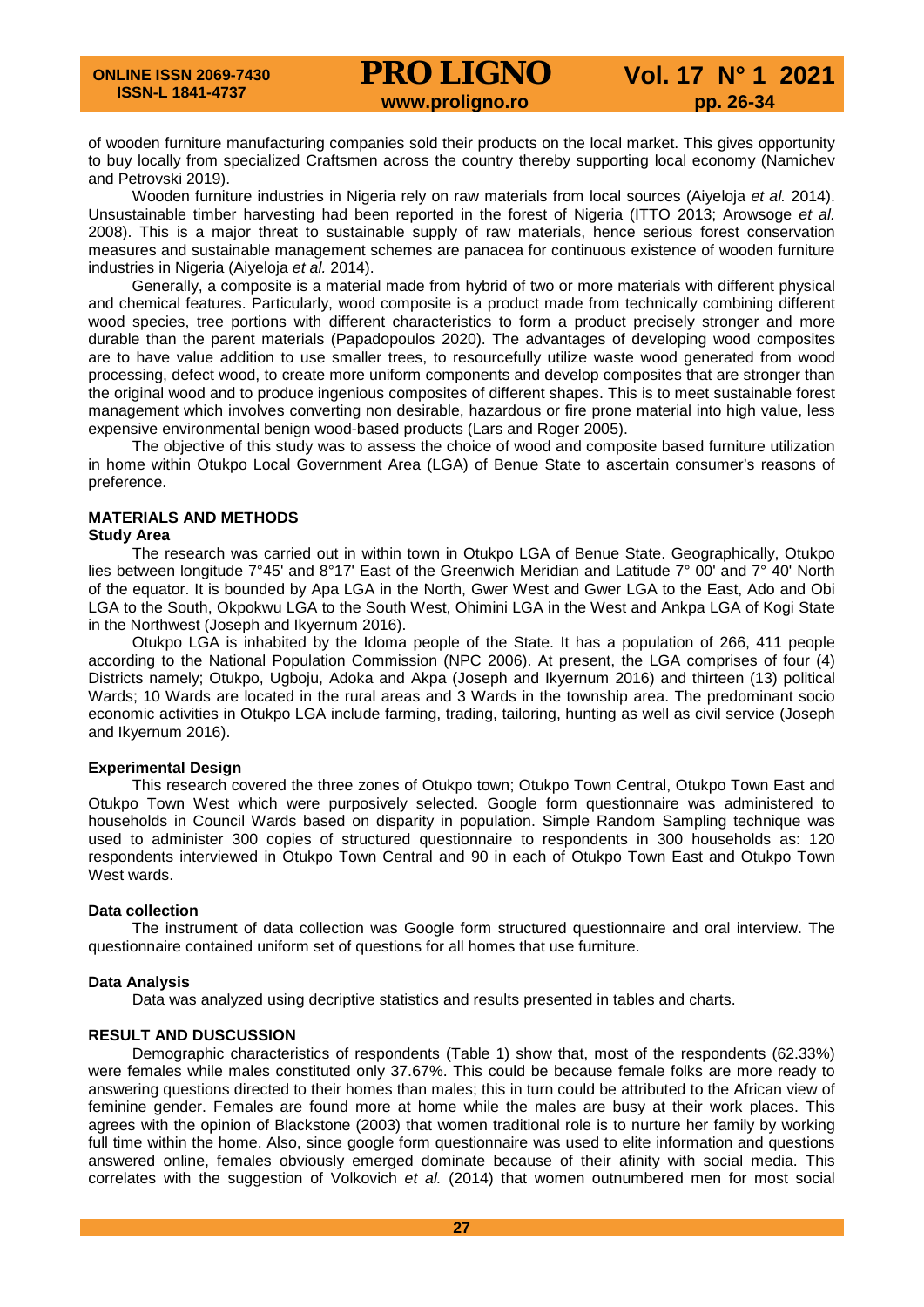networking sites exception of Linkedin. This is also in line with Kaplan and Haenlein, (2010) that reported that women outnumbered men on social media platforms.

Also, most (30.67%) respondents were between the ages of 21-30 followed by 31-40 ages with 27.33%. This finding could be attributed to the fact that youths most times tend to be easier to convince to answer questions because of their level of exposure, experience and education, whereas the old and adolescents are often ignorantly adamant and difficult to convince to answer questionnaire. This is in accordance to Brown *et al.* (1998) that people who do not respond to questionnaires are mostly older people.

The least 1.67% and 2.67% were recorded for respondents above 70 years and less than 20 years respectively. Respondents with tertiary level of education were more in number constituting 68.67% whereas those with primary level of education had the lowest number of respondents of 2.33%. High level of illiteracy is one of the challenges faced with data collection. People who are highly educated are conversant with research and are willing to answer questions towards achieving the researcher's goals, while people who have little or no educational qualification are mostly reluctant to give out information.

Respondents comprised of more married (55.67%) and singles (40%). Few number of respondents were widowers (0.33%), divorced (1.33%) and widows (2.67%). Respondents were mostly traders (42%), followed by civil servants (23%), students (13.67%) and farmers (13.33%).This agrees with the findings of Joseph and Ikyernum (2016) that the predominant socio economic activities of Otukpo inhabitants are farming, trading among others.

Table 2 shows that most households in Otukpo township area used bed (95%), wardrobe (73.6%), dining table and set of chairs (70.6%), kitchen cupboard (58.1%) and room cupboard (53.1%). Only few households used standing hanger (10.2%) and wall hanger (5%). This could be because, the first set of furniture was basic with some of them used as multifunctional. Wooden bed was present almost in every household. This correlates with the opinion of Kazemifer and Khodadadeh (2013) that every individual spends a third of their lives in bed for relaxation and privacy. As a result most families rank bedroom furniture as the most important product to be purchased for home. Kingsway (2009) and Drayse (2008) observed also that office and bedroom furniture were the main commodities traded on global furniture market.

Otukpo town dwellers used wood based material for frequently used furniture which are bed (94.4%), wardrobe (70.6%), dining table and set of chairs (68%), kitchen cupboard (54.8%) and room cupboard (50.8%) whereas they used composite based furniture for wall hanger (59.4%) and standing hanger (24.1%) (Fig. 1).

*Table 1*

| Demographic Onaracteristics or respondents<br>Variable | <b>Frequency</b> | Percentage (%) |  |
|--------------------------------------------------------|------------------|----------------|--|
| 27.33Gender                                            |                  |                |  |
| Male                                                   | 113              | 37.67          |  |
| Female                                                 | 187              | 62.33          |  |
| <b>Total</b>                                           | 300              | 100.00         |  |
| <b>Age in Years</b>                                    |                  |                |  |
| $20$                                                   | 8                | 2.67           |  |
| $21 - 30$                                              | 92               | 30.67          |  |
| $31 - 40$                                              | 82               | 27.33          |  |
| $41 - 50$                                              | 58               | 19.33          |  |
| $51 - 60$                                              | 38               | 12.67          |  |
| 61 - 70                                                | 17               | 5.67           |  |
| >70years                                               | 5                | 1.67           |  |
| <b>Total</b>                                           | 300              | 100.00         |  |
| <b>Education Level</b>                                 |                  |                |  |
| Primary                                                | $\overline{7}$   | 2.33           |  |
| Secondary                                              | 69               | 23.00          |  |
| Tertiary                                               | 206              | 68.67          |  |
| Informal Education                                     | 18               | 6.00           |  |
| Total                                                  | 300              | 100.00         |  |
| <b>Marital Status</b>                                  |                  |                |  |
| Single                                                 | 120              | 40.00          |  |
| Married                                                | 167              | 55.67          |  |
| Widow                                                  | 8                | 2.67           |  |
| Widower                                                | $\overline{1}$   | 0.33           |  |
| Divorced                                               | 4                | 1.33           |  |
| <b>Total</b>                                           | $\overline{3}00$ | 100.00         |  |

*Demographic Characteristics of Respondents*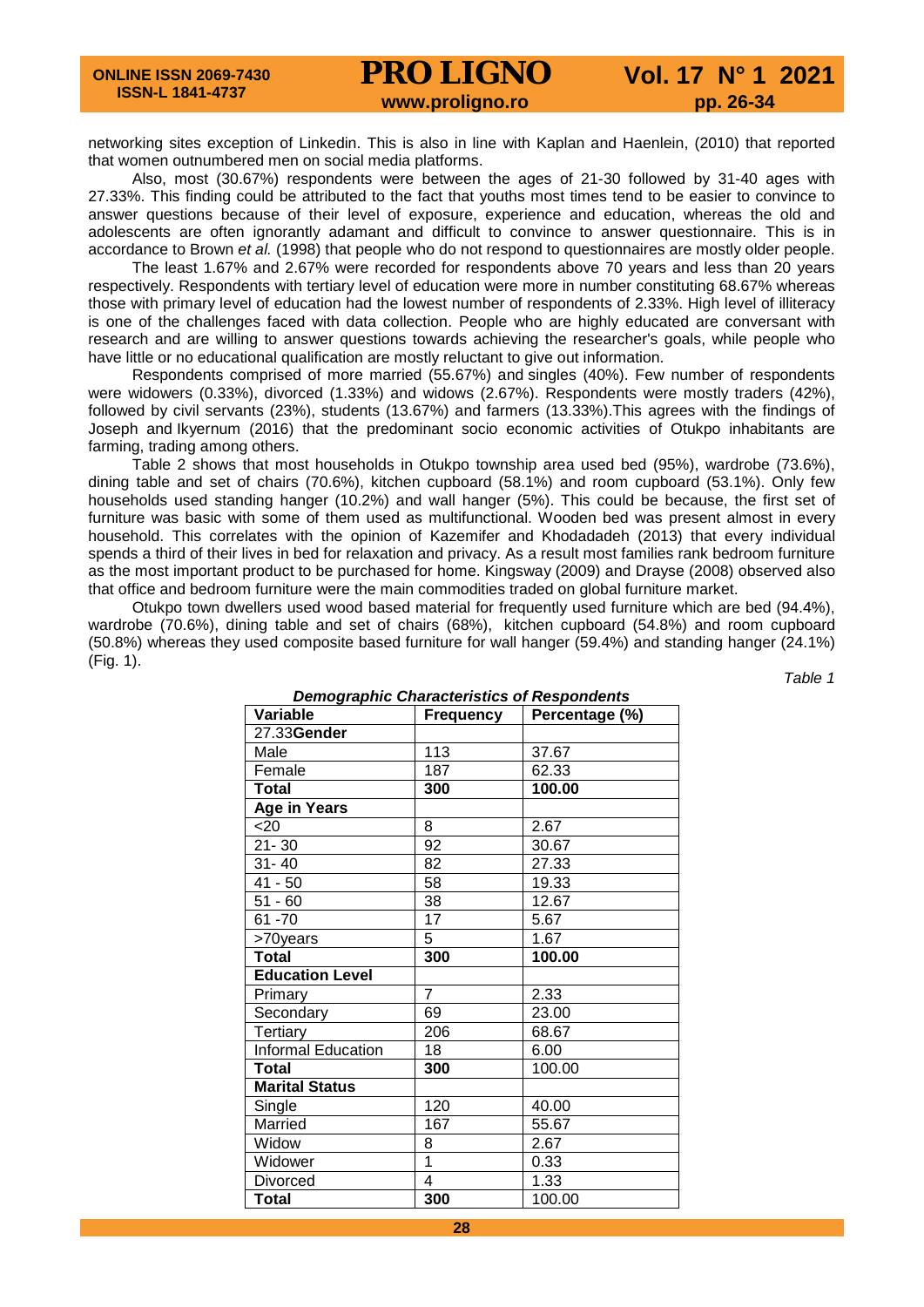| <b>Occupation</b>    |     |        |
|----------------------|-----|--------|
| Farming              | 40  | 13.33  |
| Trading              | 126 | 42.00  |
| <b>Civil Servant</b> | 69  | 23.00  |
| <b>Students</b>      | 41  | 13.67  |
| Applicants           | 14  | 4.67   |
| Carpenter            | 2   | 0.67   |
| Retiree              | 2   | 0.67   |
| <b>Others</b>        | 6   | 2.00   |
| Total                | 300 | 100.00 |

 *Table 2*

| Type of House used Furniture by Respondents in Otukpo Township |             |              |
|----------------------------------------------------------------|-------------|--------------|
| s of furniture                                                 | . Frequency | l Percentage |

| <b>Types of furniture</b>      | <b>Frequency</b> | Percentage |
|--------------------------------|------------------|------------|
| <b>Bed</b>                     | 288              | 95         |
| Wardrobe                       | 223              | 73.6       |
| Dining Table and set of chairs | 214              | 70.6       |
| Kitchen Cupboard               | 176              | 58.1       |
| <b>Standing Hanger</b>         | 31               | 10.2       |
| Wall Hanger                    | 15               | 5          |
| Room Cupboard                  | 161              | 53.1       |



*Material base of Furniture Used by Respondents in Otukpo Township.*

Most households (84%) used wood-based furniture while 15% of households used both wood and composite-based furniture in their homes. However, 1% of respondents used neither wood based nor composite based. No household used only composite based in their homes (Fig. 2). In Fig. 3 majority of respondents prefer wood-based furniture (84%) as only 15% of prefer composite-based furniture. Only 1% respondents prefer neither wood based nor composite based. Since wood-based furniture was perceived more as durable, they were probably preferred to composite-based furniture which was rarely used by respondents. This may also be attributed to the availability of wood-based furniture within Otukpo town. Reasons why respondents preferred composite-based furniture was mostly because people were using it. Other reasons include: low cost of purchase and their aesthetic/beautiful appearance. Considering respondents' economic status, they probably chose wood-based furniture because it would serve them for a long time without wearing out so as to reduce replacement cost. Result finding also showed that nearly all respondents (95.7%) preferred locally made furniture in comparison to foreign made. This could be traced to high cost of foreign furniture.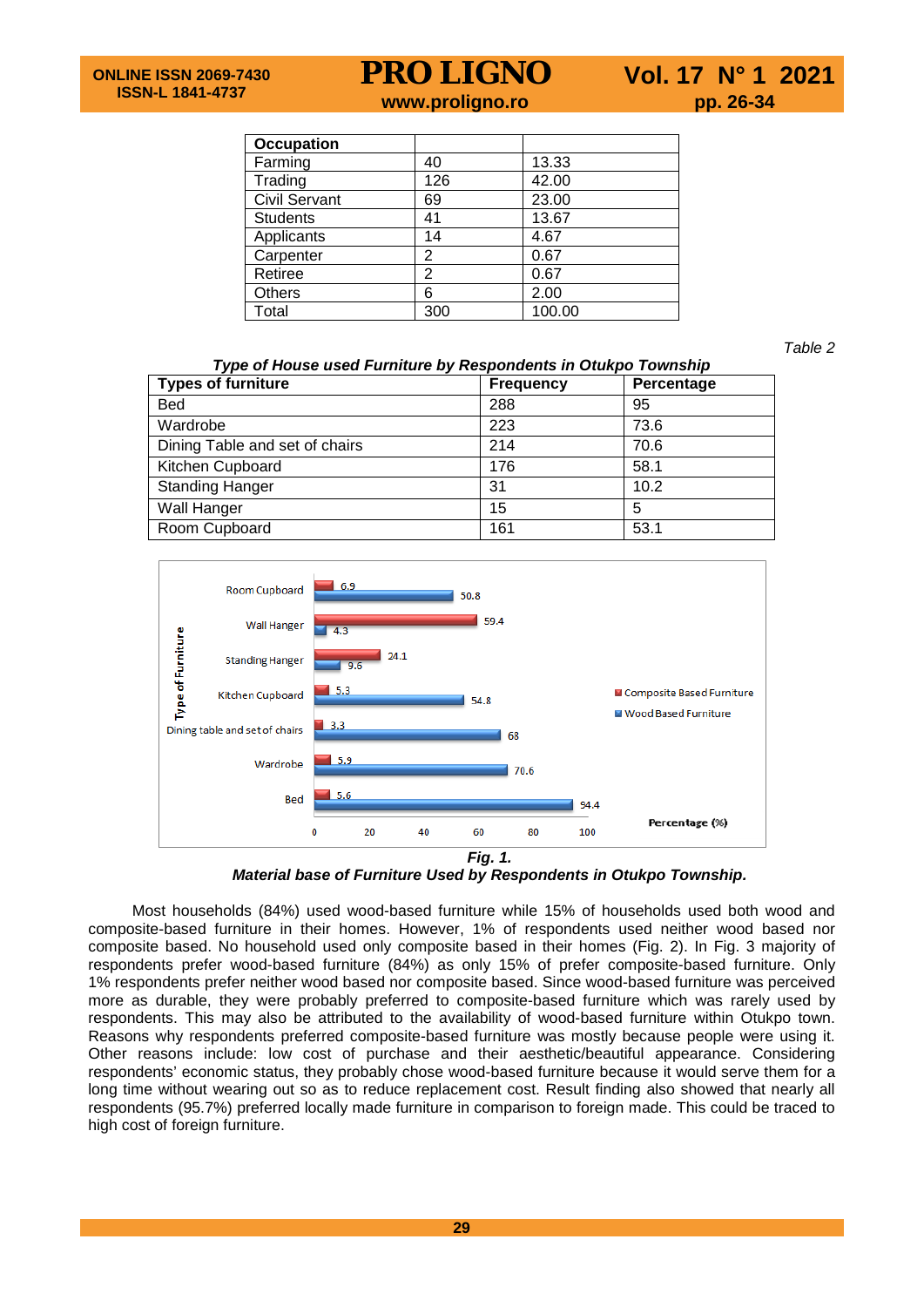

*Main Composition of Furniture in Respondents' Houses in Otukpo Township.*



*Preferred Furniture type by Respondents in Otukpo Township.*

Fig. 4 shows that the major reason for the use of wood based furniture was durability (91.4%) followed by aesthetic/beautiful appearance (14.2%), because others are using it (5.3%) and low cost of purchase (3%). No one gave high cost of purchase as a reason they did not use wood based furniture. On the other hand, most households used composite based furniture because others are using it (44.1%), followed by low cost of purchase (28.8%), aesthetic/beautiful appearance (25.2%), durability (5.4%) and high cost of purchase (2.4%). Boampong *et al*. (2015) reported that durability, appearance and quality were the most leading features for specification and choice of the species for furniture in Ghana.



*Fig. 4.*

*Reasons why Respondents prefer a particular type of Furniture in Otukpo Township.*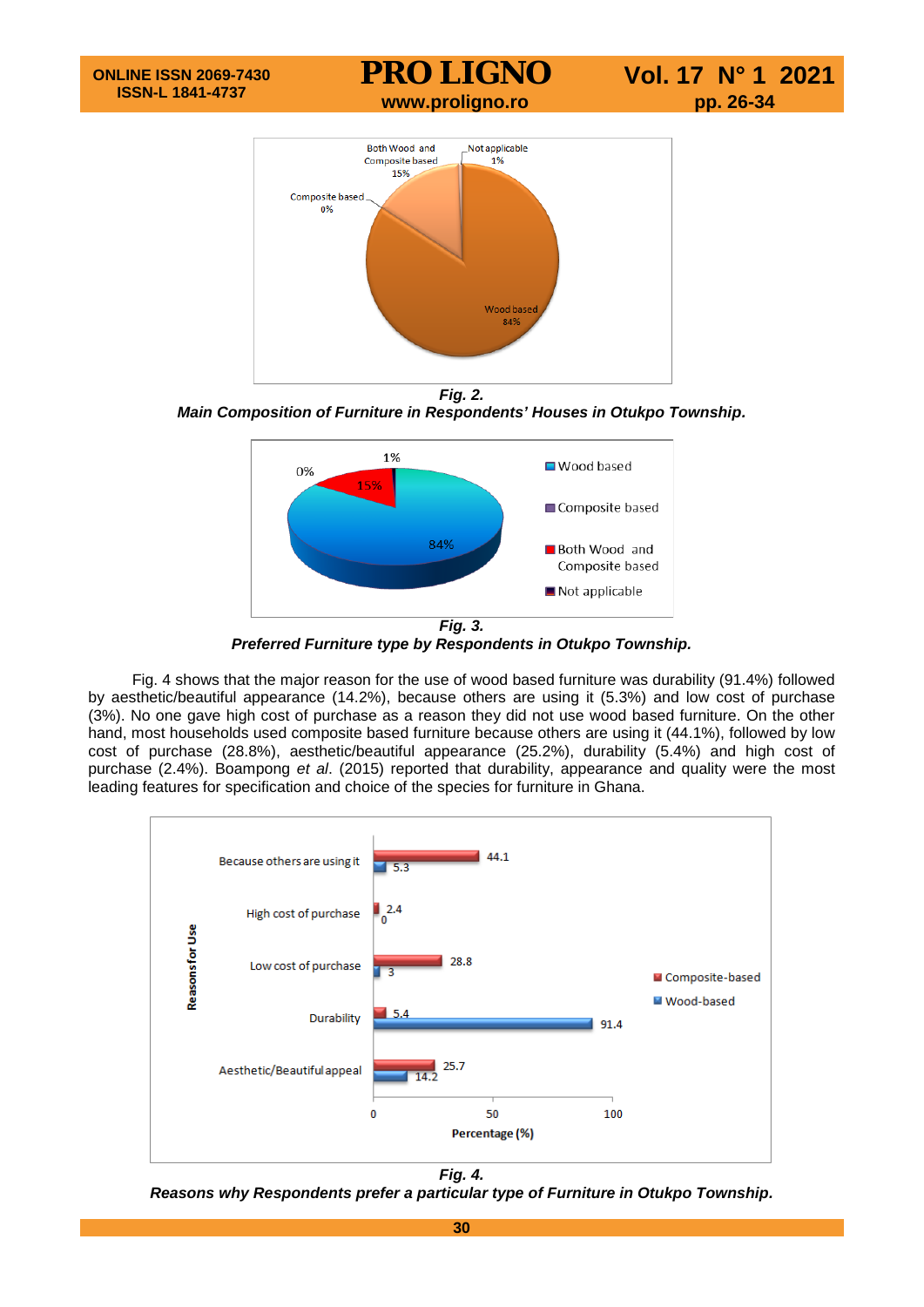## **ONLINE ISSN 2069-7430 ISSN-L 1841-4737**

# **PRO LIGNO** Vol. 17 N° 1 2021<br>www.proligno.ro pp. 26-34

Most respondents (95.7%) of Otokpo town preferred locally made furniture while 4% preferred both local and foreign made furniture. No household preferred foreign made furniture (Fig. 5). Also, 97.7% of respondents agreed that decline in wood supply will affect choice of furniture while 2.3% of respondents did not agree (Fig. 6). This is in line with the findings of Antwi-boasiako and Boadu (2016) that wooden furniture industry is steadily declining in performance, productivity and profits due to lack of raw materials. He also reported that the choice of furniture products was dependent only on availability of markets.



*Fig. 5.*

*Respondents preference for local and foreign based Furniture in Otukpo Township.*



*Respondents' Perception that decline in wood supply will affect choice of furniture in Otukpo Town.*

Fig. 6 to 10 show wood-based and composite based furniture produced and used in Otukpo Otukpo Town, Benue State, Nigeria.



*Wardrobe made from Composite-based material in Pipeline Ward, Otukpo Town Central.*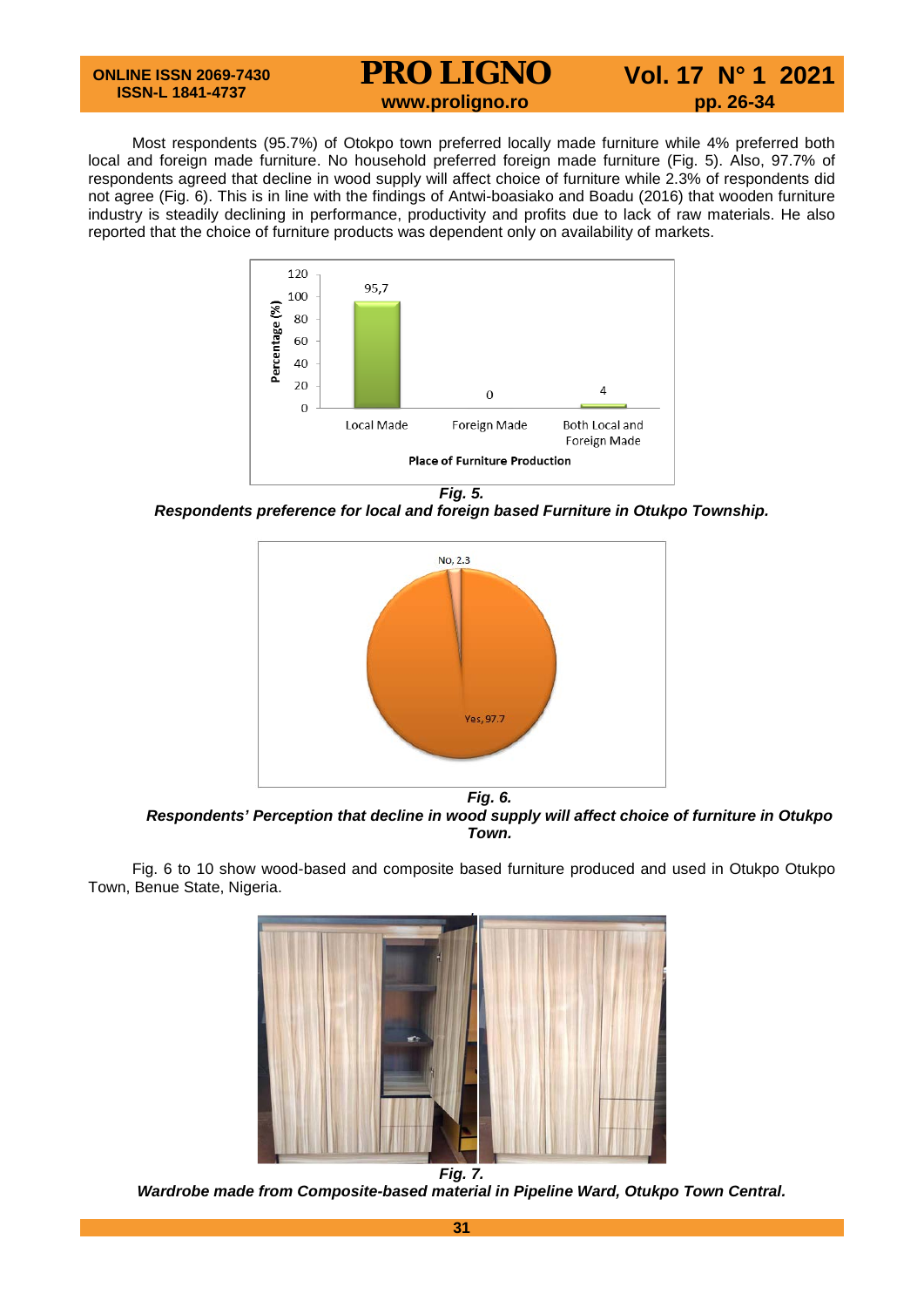

a



*Fig. 8.*

*a. Wood-based Bed made from* Tectona grandis wood in *Pipeline Ward, Otukpo Town Central b. & c. Composite Bed made from* Tectona grandis wood in *Enugu Road Ward, Otukpo Town Central*



*Fig. 9. d. Desk made from composite in Otukpo Town Central e. Table made from wood in Depot Ward, Otukpo Town East*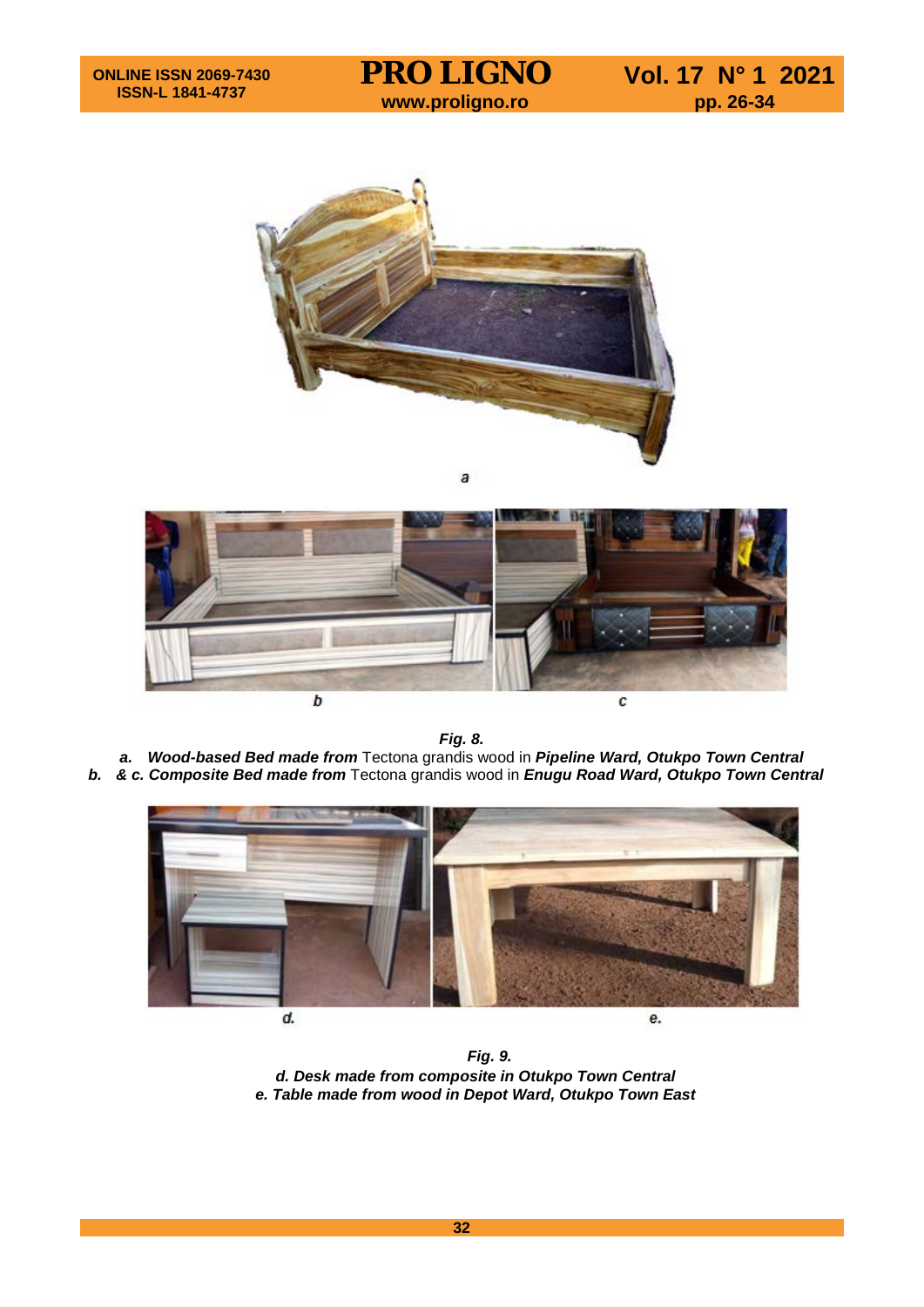

*Fig. 10.*

*f. Set of sofas and armchairs made in Pipeline Ward, Otukpo Town Central g. Dinning set of chairs and tables made in Pipeline Ward, Otukpo Town Central*



*Fig. 11. Room divider made in Pipeline Ward, Otukpo Town Central.*

# **CONCLUSION**

Wood-based furniture was exclusively used in households of Otukpo town compared to compositebased furniture. Most household in Otukpo town essentially preferred wood-based especially for its durability. However, the fast decline in wood supply because of ever increasing deforestation as acknowledged by respondents would definitely attract high demand for composite-based furniture in Otukpo town in the coming years.

## **REFERENCES**

Aiyeloja AA, Oladele AT, Ozoemena CS (2014) Socio economic analysis of wood furniture production in Rivers State, Nigeria. J Trop For Res 30:126-135.

Blackstone A (2003) "Gender Roles and Society." Pp 335-338 in Human Ecology: An Encyclopedia of Children, Families, Communities, and Environments, edited by Julia R. Miller, Richard M. Lerner, and Lawrence B. Schiamberg. Santa Barbara, CA: ABC-CLIO. Pp. 335.

Antwi-boasiako C, Boadu KB (2016) The level of utilization of secondary timber species among furniture producers. SEEFOR - South-East Europ For 7(1):39-47.

Arowsoge OGE Ogunsanwo OY, Papoola L (2008) Techno-economic analysis of wood species utilised in furniture industry in selected cities of Nigeria. J food, Agric Environ 486-492.

Boampong E, Effah B, Antwi K, Asamoah JN, Asante Ab (2015) Factors Influencing the Choice of Timber for Furniture and Joinery Production in Ghana. Europ J Engin Techno 3(5):48-59.